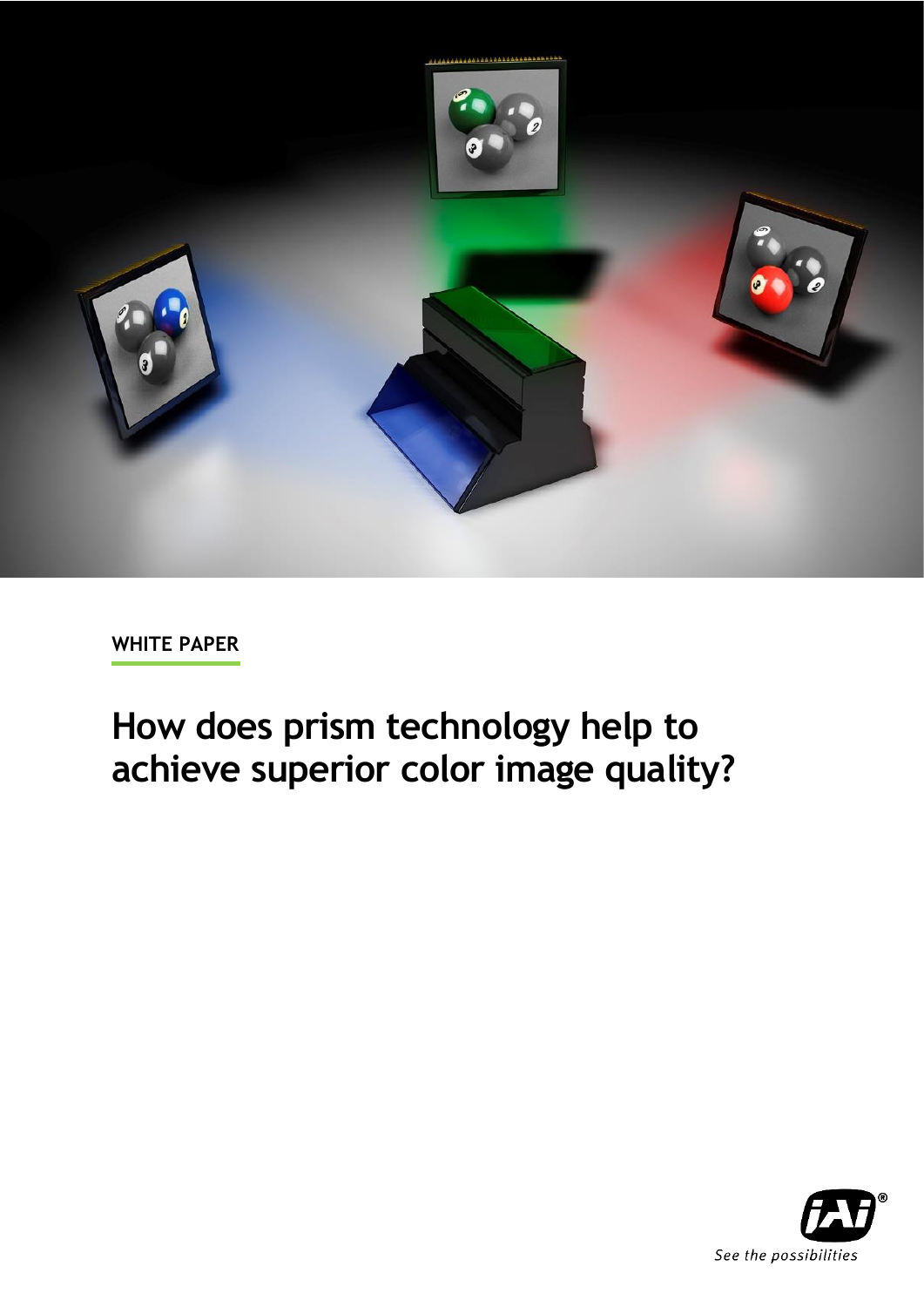## **WHITE PAPER How does prism technology help to achieve superior color image quality?**

### *Abstract*

*Achieving superior image quality requires real and full color depth for every channel, improved color contrast and color differentiation, low inter-channel crosstalk and noise levels. These vital image quality factors can be achieved using the unique advantages of prism technology. Cameras based on Bayer pattern sensors block part of the light falling on it due to the very nature of the light filtering process. Due to this reason, several camera technologies on the market rely heavily on FPGA based image processing to repair image quality. On the other hand, prism-based cameras separate the incoming light in an innovative way that avoids loss of signal intensity. Furthermore, prism technology proves that in order to achieve superior image quality, what matters most is the way light is captured onto image sensors.*

### **1 Background and Motivation**

Since the advent of machine vision, camera technology has been at the center of its growth. Image sensors used in these cameras have developed exponentially. A few of the CMOS sensors available today (like the 2nd generation Sony IMX Pregius Series) provide better SNR, stability and linearity than some CCD sensors. Today, even though a large portion of imaging is monochrome, the share of color cameras is growing much faster than expected. A large part of color imaging is based on "Bayer pattern sensors". As there is no significant pricing difference between monochrome and Bayer sensors, the latter has been successful in replacing monochrome cameras in many low cost applications where color requirements are fairly simple. Camera manufacturers are able to take full advantage of these developments and today it has become relatively easy to assemble these sensors in simple camera housing, then add signal processing and a data interface to it. As the market demand for superior color image quality is growing, there has been a significant effort to add intelligent image processing algorithms on the camera head to repair the artifacts arising from the Bayer pattern. However, this improvement is at the cost of critical factors such as sharpness, color accuracy, image noise and speed.

On the other hand, multi-sensor prism-based cameras are sophisticated. The assembly of sensors along with the prism block requires very high precision and demands in-depth know-how and skill. The advantage of this technology is superior image quality which does not require image repair. This white paper focuses on multi-sensor prism-based camera

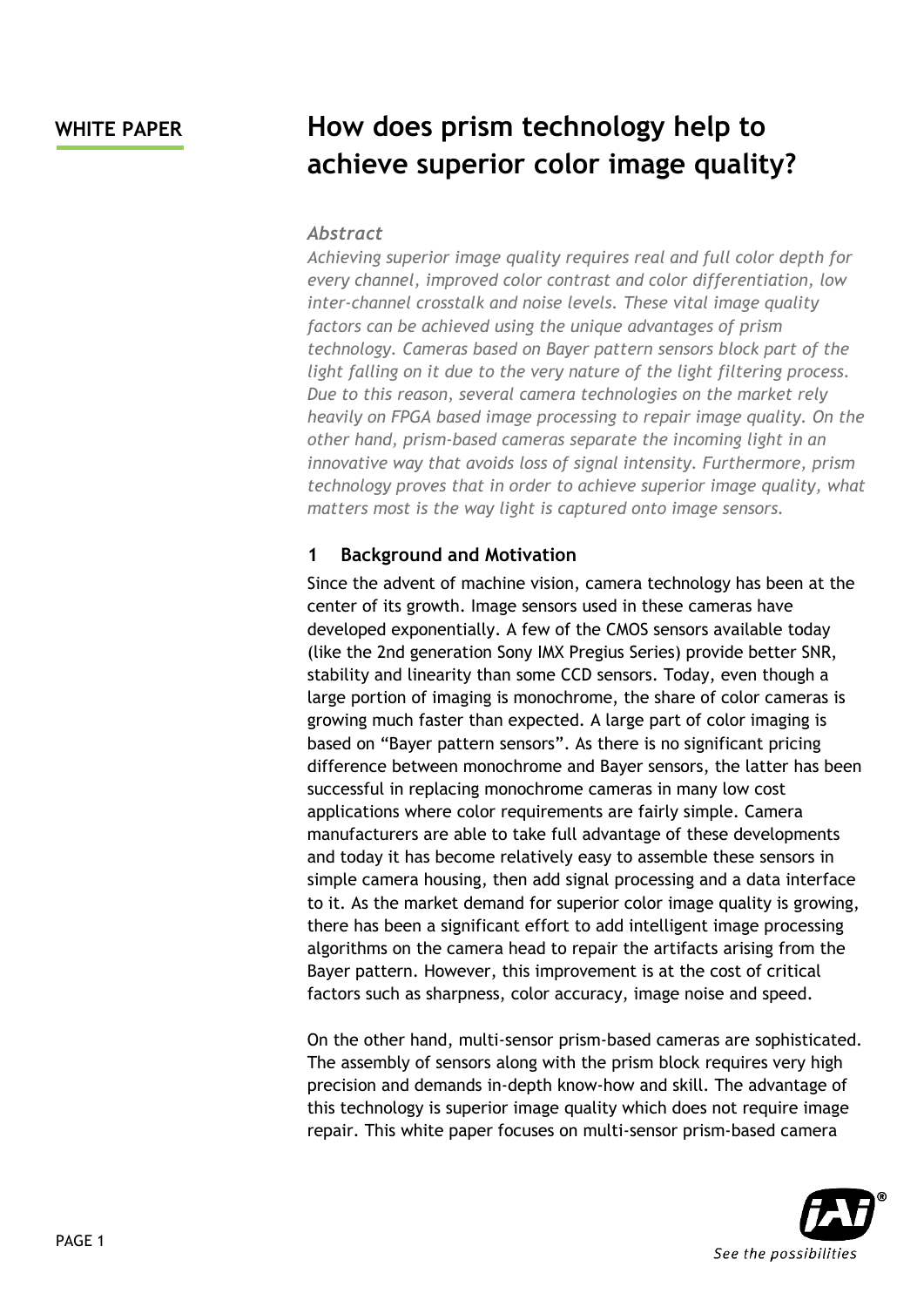**WHITE PAPER** technology, highlights its technological advantages and showcases the future of color imaging in machine vision.

### **2 Multi-sensor prism-based vs. single sensor cameras**

### **2.1 Propagation of light**

Inside a prism-based camera, the photons entering the optical system propagate through the prism before interacting with the sensors.



*Fig. 1 - Separation of light inside the prism block*

The prism block consists of multiple prisms which are equipped with hard dichroic coatings to assist in the separation of light. Fig. 1 shows the separation of white light inside the prism block. The short wavelength, i.e., blue region of the spectrum, is separated first, followed by red while the green passes through the prism. Light is separated before interacting with the sensor. This approach ensures minimum loss of signal strength. As wavelength and frequency are inversely proportional, the prism design is optimized to allow a shorter propagation distance for the blue component than the red. In the case of RGB cameras, an infrared cut off filter on the top of the prism block separates the visible and IR component. It also supports in avoiding artifacts in the blue and green channel.

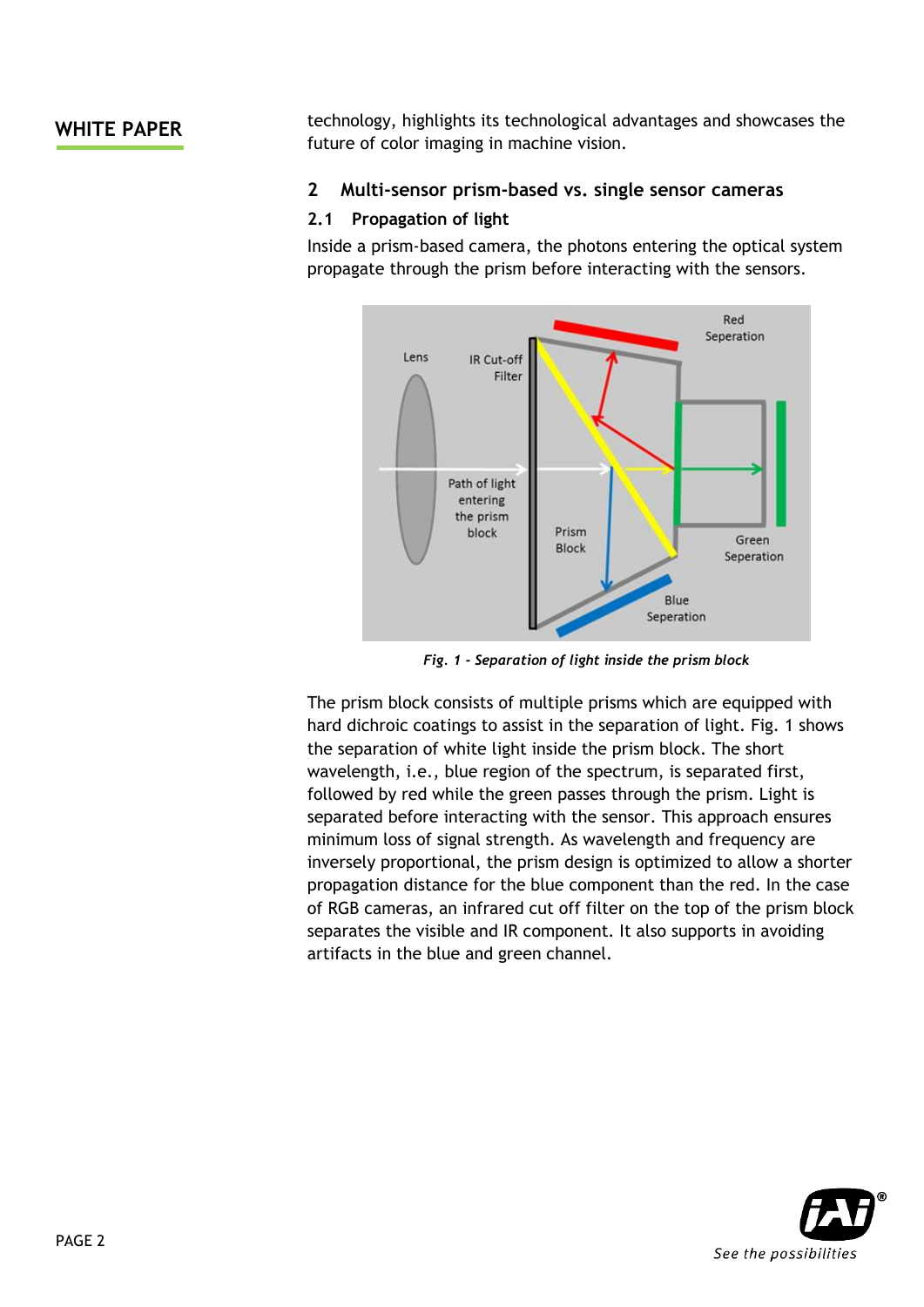

*Fig. 2 – Filtering of light on a Bayer sensor*

In the case of a single sensor Bayer RGB camera, the white light propagates through the Bayer pattern. Depending on the color of the filter that overlays a given pixel, only the portion of the incoming light within that spectral band will reach the photodiodes and generate a signal value for that pixel.

### **2.2 True color vs. estimated color**

True color accuracy comes naturally to prism cameras due to their optical construction. Multi-sensor prism based cameras consist of one image sensor per color separation (3 monochrome sensors in the case of RGB, 4 monochrome sensors in the case of RGB + NIR). Every pixel captures true color information in full bit depth. True color forms the basis for better color differentiation, avoiding false color representation, reducing metamerism and providing better image contrast.

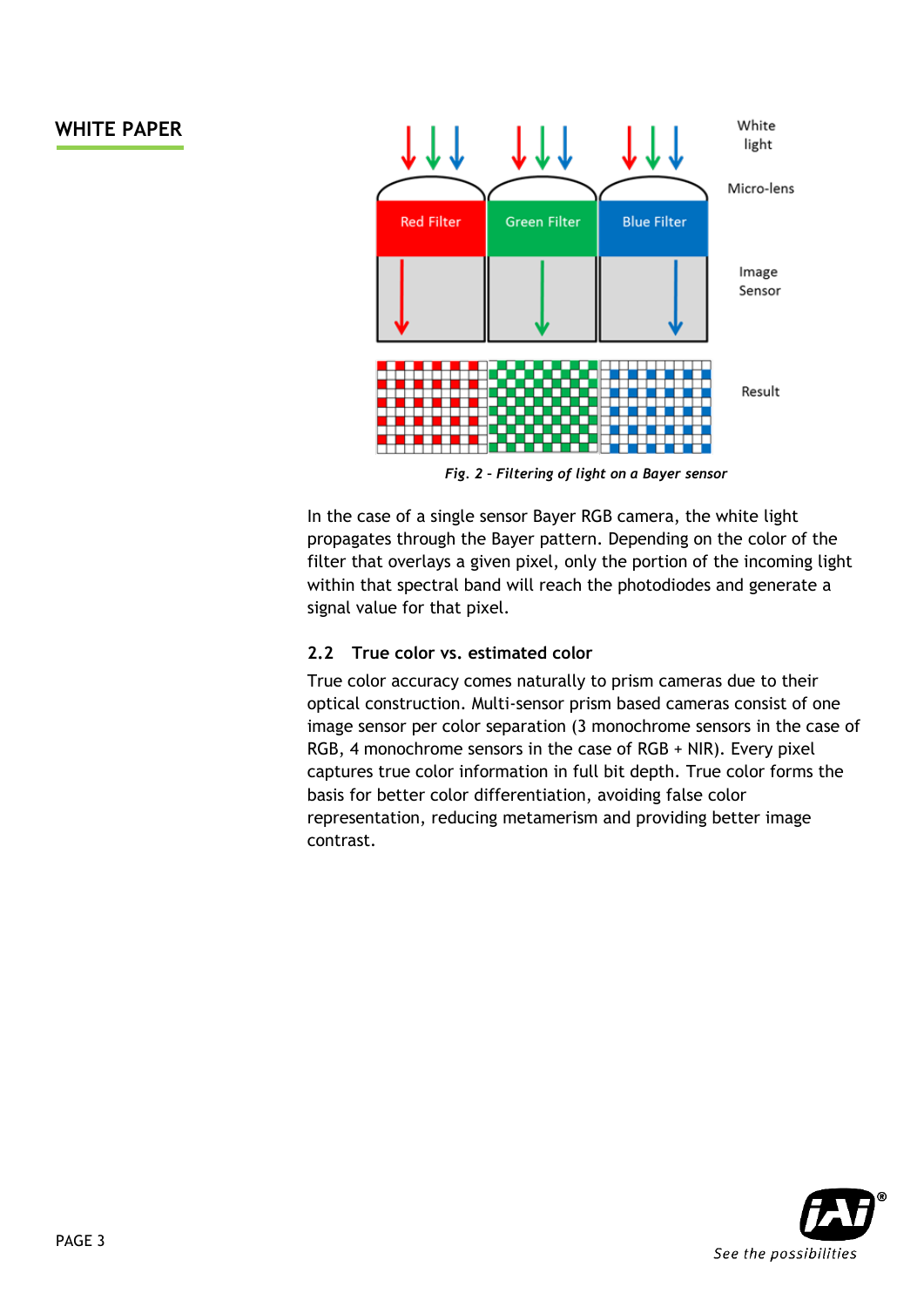

*Fig. 3 – True color imaging with multi-sensor prism cameras*

On the other hand, Bayer RGB cameras consist of a mosaic pattern. Normally the number of green pixels is double that of red and blue to mimic the visual perception of the human eye. Since each pixel is assigned to record only one of the three colors, the output from each pixel cannot fully specify the missing red, green and blue information on its own.

Hence, full color information is only possible by using debayering algorithms which interpolate the missing information from neighboring pixels and provide estimation. As this process involves image processing, cameras need larger FPGA capacities if the debayering matrix exceeds 3x3 or a 5x5 constellation. The 5x5 debayering process does show small improvement on edges and image artifacts.

However, the debayering process often leads to false representation of image quality. There is no guarantee of producing good results which reflects the basic nature of estimation algorithms. Additionally, there is a tradeoff between speed and quality of interpolation.

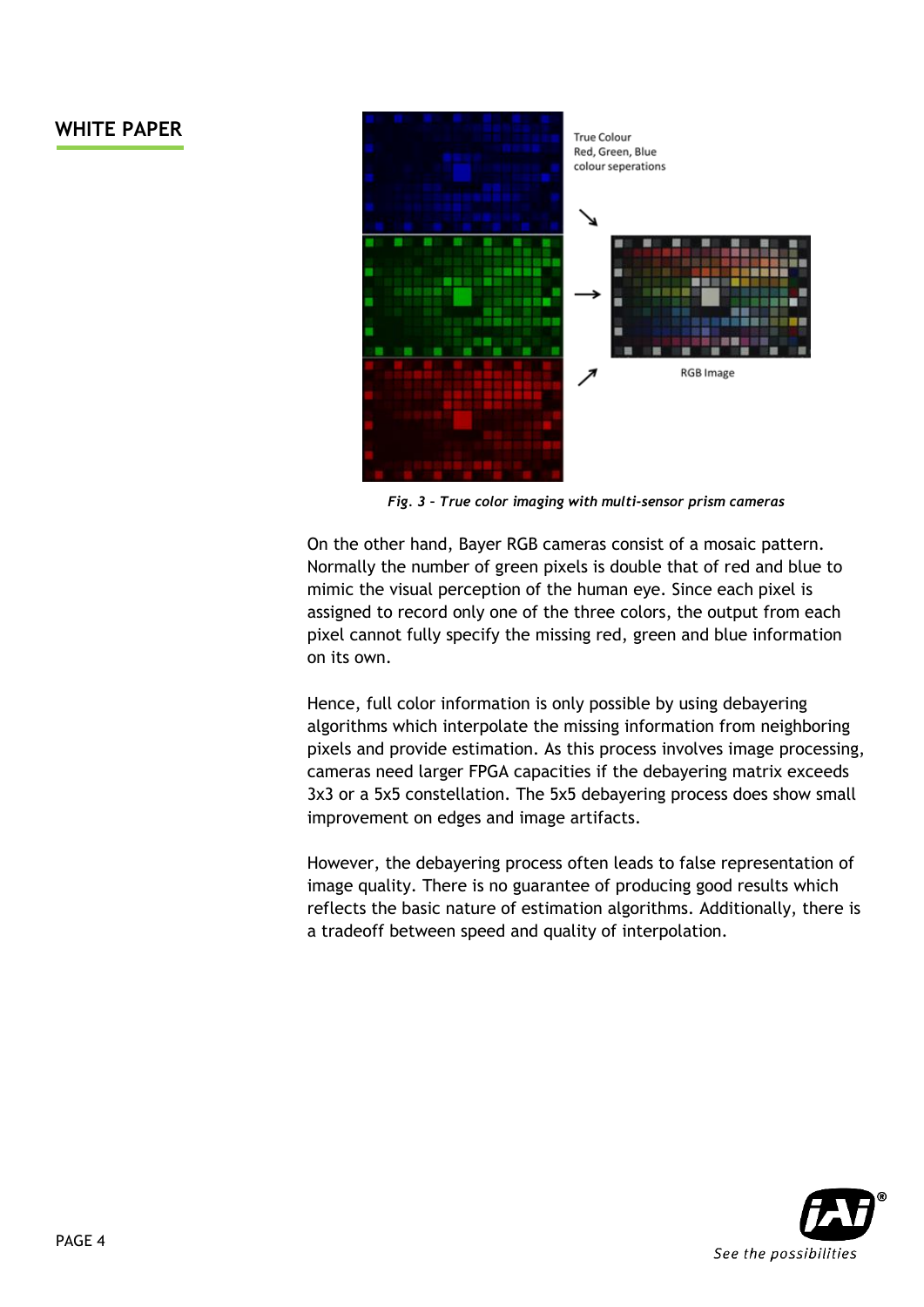

Interpolated Output for Red, Green and Blue

*Fig. 4 – Estimated color output using Bayer RGB*

### **2.3 Spectral separation and color crosstalk**

The color filter array (CFA) for Bayer RGB and several other color sensors like tri-linear are made up of color dyes or pigments. Due to the very nature of these materials, the spectral distribution for blue extends into green and red, green extends into blue and red and red extends into green. For most of the machine vision applications which demand better spectral differentiation, the result of this extension is contamination due to unwanted signal. In addition to CFA, the very nature of CMOS sensors leads to color crosstalk when photons falling on one pixel are falsely sensed by the pixels around it. The effect of color crosstalk could be further visible during the debayering process where the false pixel values are used for interpolation.

As the sensor resolution is constantly increasing, compensating for crosstalk is extremely challenging, especially for small pixels with CFA. Fig. 5 shows color crosstalk of a typical Bayer pattern sensor. It is evident that this crosstalk leads to poor spectral differentiation as a signal in the blue region is also detected by green and red. Similarly, green is detected in blue and red and red is detected in blue and green.

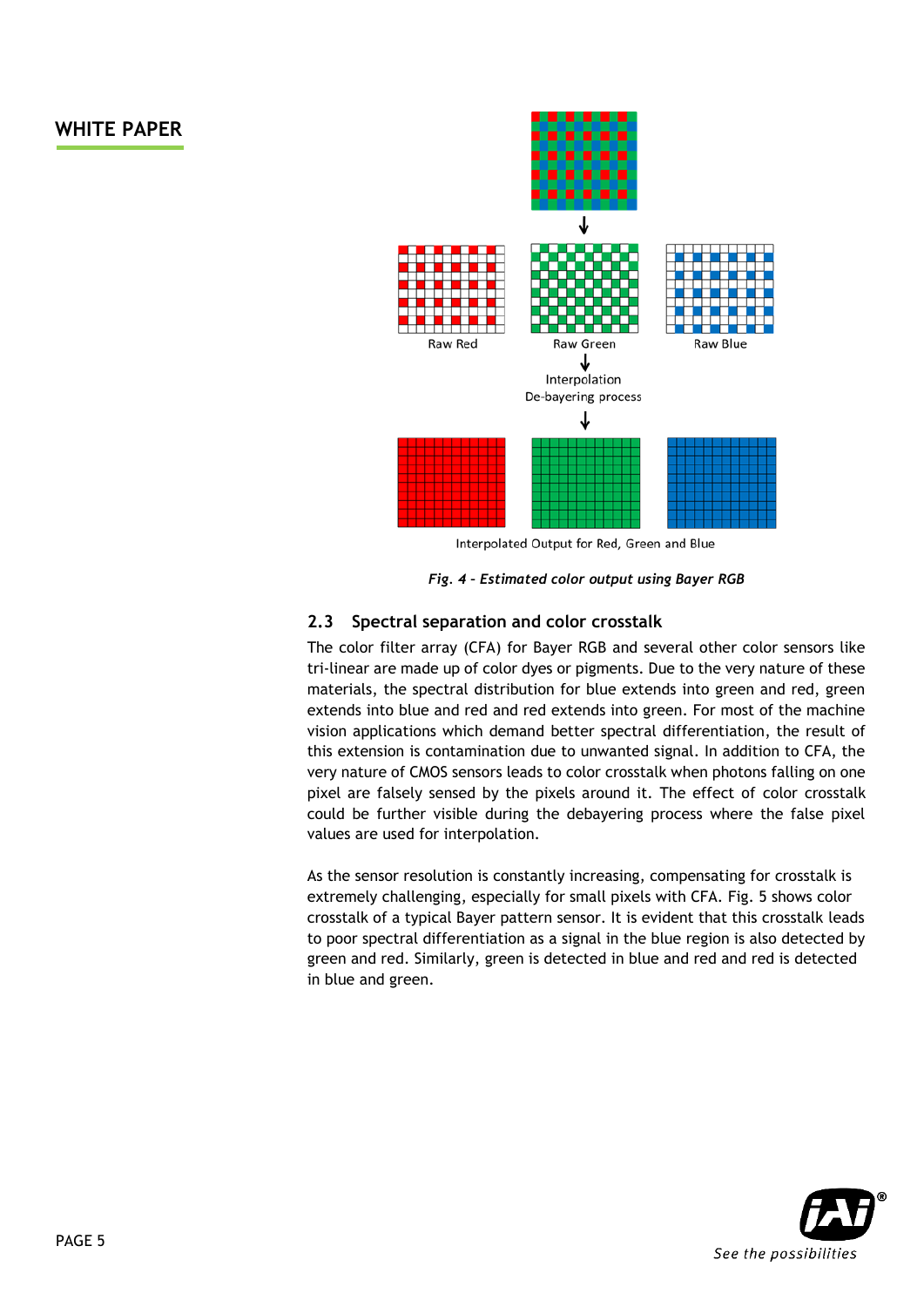

*Fig. 5 – Spectral separation of a Bayer pattern RGB sensor*

On the other hand, multi-sensor prism-based cameras offer better spectral differentiation which is a result of low color crosstalk. This is depicted in Fig. 6.



*Fig. 6 – Spectral separation of a prism-based camera with IR-cut filter*

The dichroic interference filters are steep in nature and provide more efficient filtering than pigment or dye-based ones. The life time of these filters is much longer because the color is intrinsic in the construction of hard microscopic layers. Unlike Bayer RGB cameras where the sensor response could describe the camera response, prism-based cameras are different. The spectral response is not only a function of the sensor but also the transmission of light through the prism.

As this is an example of an RGB camera, an IR cut filter is included. Furthermore, the transmission properties and coating characteristics of the prism can be varied depending on the need of different applications, e.g., the spectral properties of prisms in some cameras are optimized to facilitate for a better white balance.

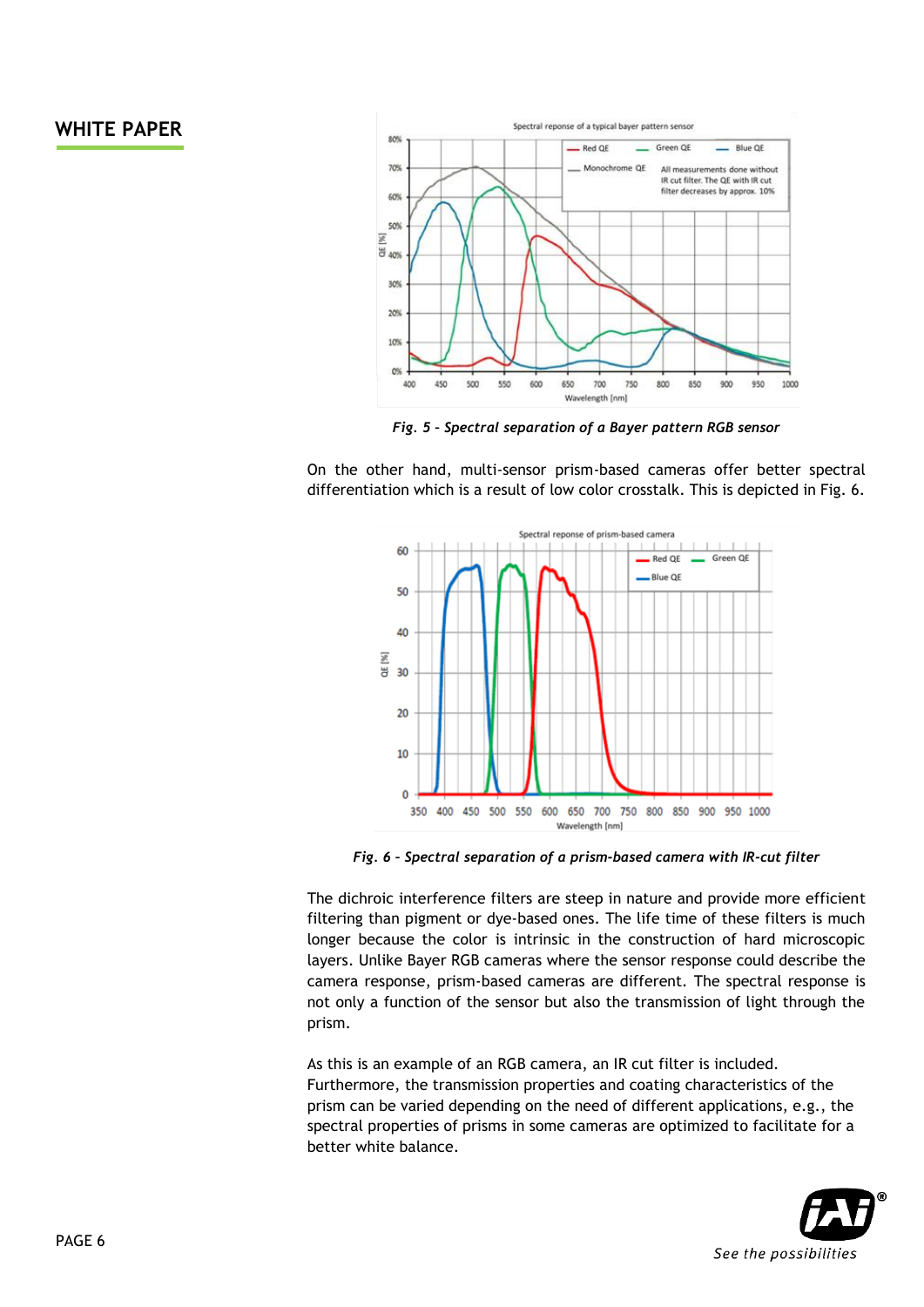## **WHITE PAPER 2.4 Exposure and gain control**

In camera technology, gain is the amplification of signal. Fig. 7 explains a typical situation with single sensor Bayer RGB cameras. It depicts an imaging setup where the green channel has reached maximum signal strength required to achieve white balance. Signal strength very much varies with the wavelength of the light. The typical green dominance could arise from an illumination which is stronger in the green region of the spectrum. This leads to a deficit in signal levels for blue and red. The only way to achieve similar signal as green is to amplify the remaining two channels. The digital/analog gain amplifies the complete signal including the noise. As single sensor cameras have a common exposure time for all channels, there is no possibility to optimize channel dependent noise.

In contrast to this, a prism based, multi-sensor camera has every color channel equipped with a separate sensor. Analog gain can thus be optimized independently for every single color channel. Furthermore, multi-sensor cameras also allow adjusting exposure times for each sensor, separately. Each color channel can thus be optimally adjusted in gain and exposure time to achieve optimal signal to noise ratio for every color channel.

SNR in a bright scene is dominated by shot noise which is defined by the square root of the number of electrons. This means that the noise is directly proportional to camera gain.



*Fig. 7 – Grey level balancing with digital/analog gain in single sensor cameras*

However, optimizing individual exposure before gain shows better SNR than using common exposure. Multi-sensor prism-based cameras consist of both features to achieve superior image quality. This is depicted in Fig. 8.

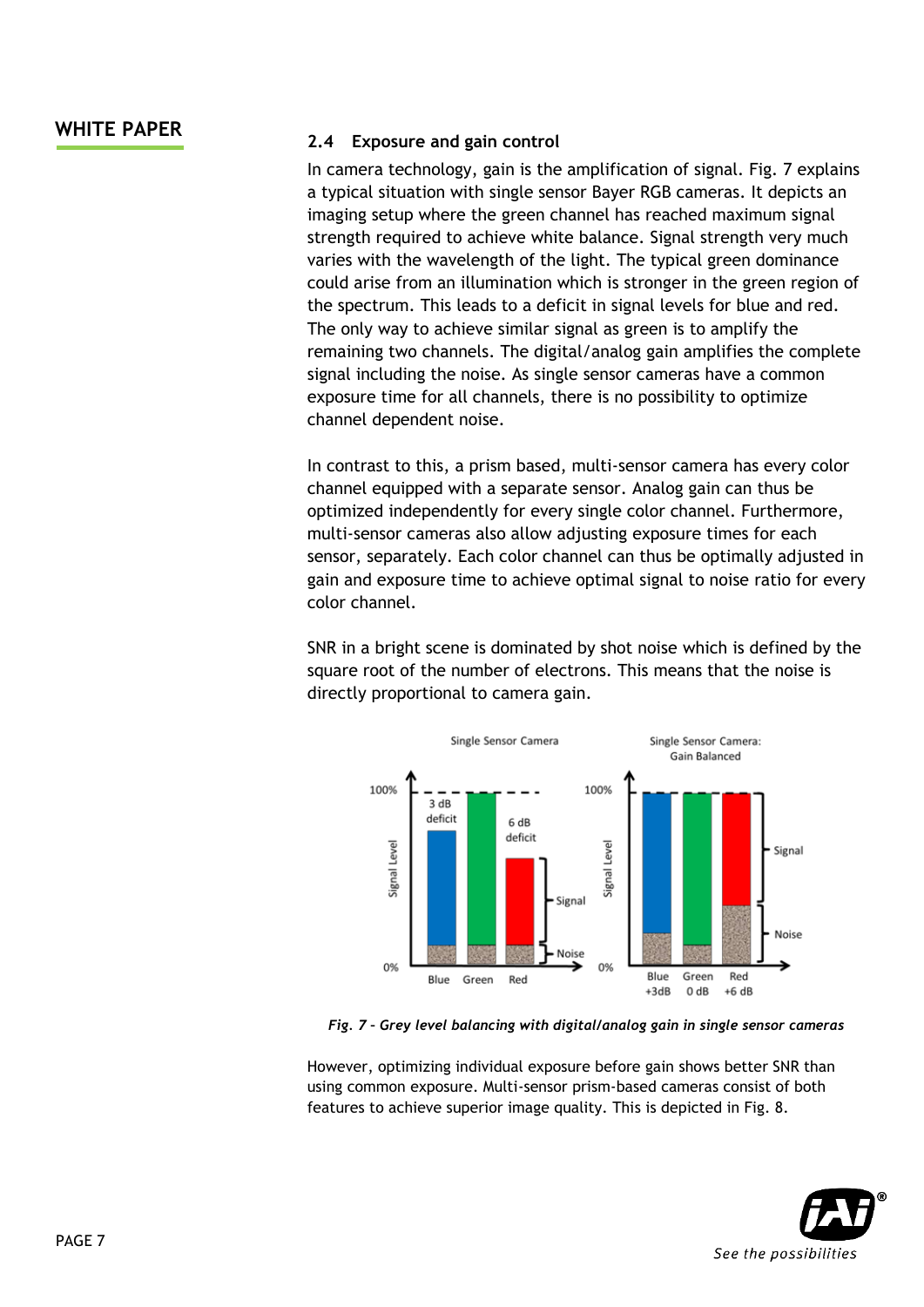

*Fig. 8 – Optimizing grey levels with digital/analog gain and exposure time in multi-sensor prism cameras*

### **2.5 Resolution**

In machine vision, resolution is often measured in number of pixels a camera is offering. In color cameras, this number could be misleading as single-sensor Bayer pattern color cameras interpolate the image information in every pixel out of a 2x2 pixel (or more) matrix. This paper differentiates resolution in terms of spatial resolution and fieldof-view (FOV).



*Fig. 9 - Bayer RGB vs multi-sensor camera resolution*

Assuming the use of lenses with same focal length, the FOV of a camera depends on the size of its sensor which is directly proportional to the number of pixels. A camera with a high pixel count can therefore cover a wider FOV.

On the other hand, spatial resolution is driven by pixel size. The smaller the pixel, the higher is the resolution. As pointed out above, in Bayer pattern cameras the matrix used for debayering has to be taken into account while determining the pixel size and calculating the resolution. For a typical 2x2 Bayer-pattern sensor, spatial resolution decreases by a

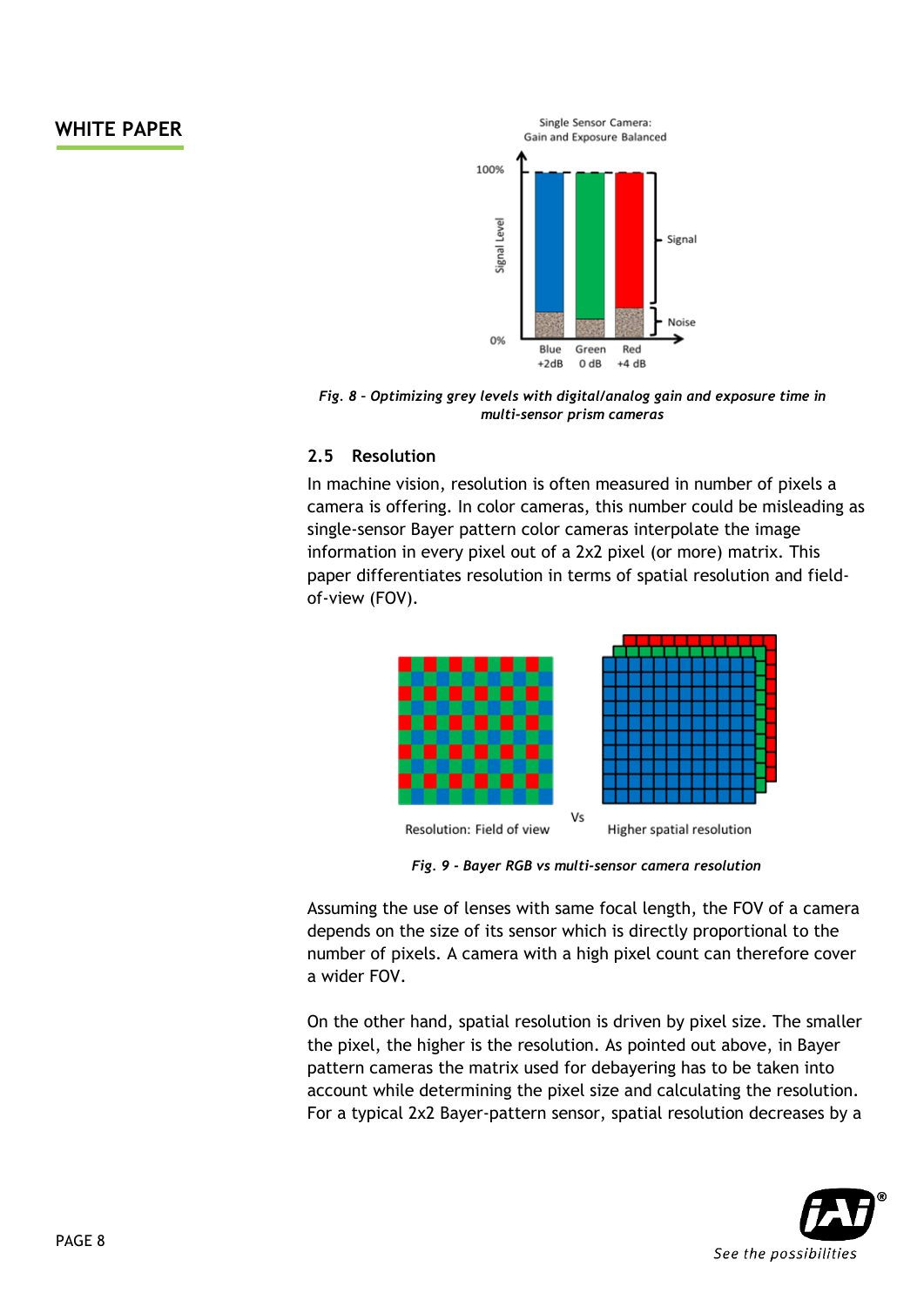**WHITE PAPER** factor of 4 for the blue and red and by a factor of 2 for the green channel.

> Due to size of the prism, multi-sensor cameras are limited in the size of its sensors and thus typically come with smaller pixel counts. Their FOV is often smaller than the one of Bayer-pattern cameras. Yet despite their lower pixel count, spatial resolution is higher than in Bayer pattern cameras with same pixel sizes. Thanks to their multi-sensor prism design, one sensor per color channel is available to cover the same FOV. Hence, every color channel is imaged with full pixel resolution of the sensor.

> Table 1 below shows a comparison between the JAI AP-3200C-USB prism camera to a Bayer-pattern IMX 265 (3.2 MP) and IMX 253 (12.3 MP). The JAI AP-3200T-USB is equipped with three 3.2 MP Sony IMX-265 monochrome sensors.

The numbers show that FOV obviously increases with pixel count. However, this is not the case for spatial resolution. Despite the much higher pixel count of the IMX-253 sensor, spatial resolution is the same as with cameras equipped with a much smaller IMX-265 Bayer pattern sensor. In both cameras, resolution depends on the color channel with resolution in the green being higher than resolution in the blue and red channels.

In contrast, the AP-3200T prism camera shows average three-times higher spatial resolution compared to the Bayer pattern cameras. This holds true also in when compared to the IMX-253 Bayer pattern camera which offers a higher pixel count than the total 3x3.2 MP count of the prism based camera.

|                    | AP-3200T         | <b>IMX-265</b>       | <b>IMX-253</b>       |
|--------------------|------------------|----------------------|----------------------|
|                    | Prism-based      | <b>Bayer pattern</b> | <b>Bayer pattern</b> |
|                    | camera           | camera               | camera               |
| <b>Pixel count</b> | $3 \times 3.2MP$ | 3.2MP                | 12.3 MP              |
| <b>FOV</b>         | 2048 x 1536      | 2048 x 1536          | 4096 x 3000          |
|                    | $(x 3.45 \mu m)$ | $(x 3.45 \mu m)$     | $(x 3.45 \mu m)$     |
| <b>Spatial</b>     | $3.45 \mu m$     | Green: 6.9µm         | Green: 6.9µm         |
| <b>Resolution</b>  |                  | Blue/Red: 13.8um     | Blue/Red: 13.8um     |

*Table 1 - Comparison of FOV and spatial resolution of prism based and Bayerpattern based cameras of different pixel counts. All cameras are with sensors featuring the 3.45 µm pixel size. FOV and Spatial Resolution values assume a lens with a 1:1 projection of object size onto image size on the sensor.*

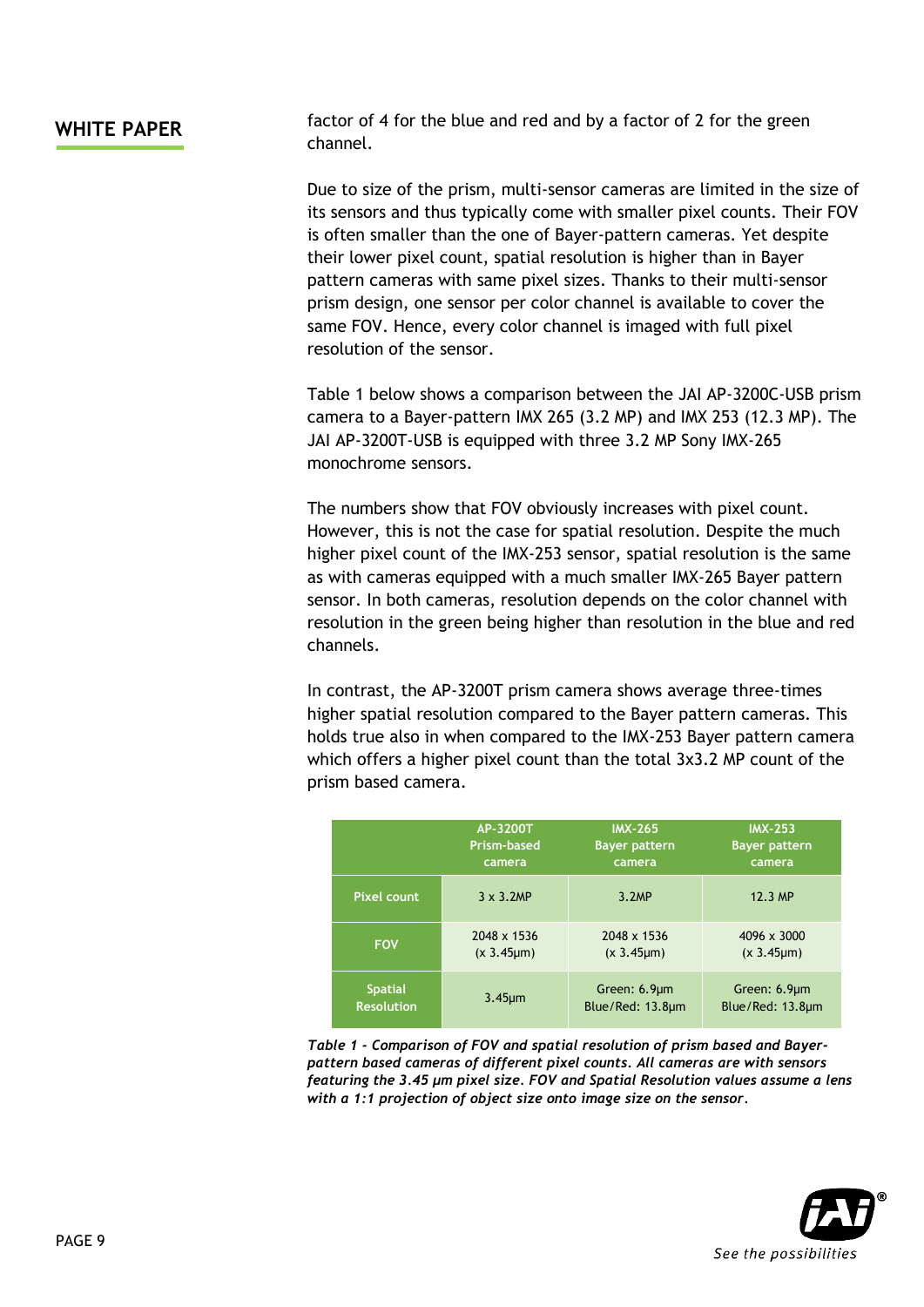**WHITE PAPER** The outlined differences become visible in color images taken of spatial black and white test charts (Fig. 10). While images taken with a Bayerpattern camera show blue and red interference (moiré) patterns (these are the colors with the lowest resolution), such artifacts are not visible in images taken with multi-sensor cameras.



*Fig. 10 – Prism vs. Bayer image (moiré patterns)*

Multi-sensor, prism based cameras are thus clearly superior in applications depending on a good spatial resolution such as print inspection or microscopy.

### **3 Image quality**

For designers of color machine vision systems, the net result of all of these differences is better overall results from prism cameras for applications where image quality is paramount.

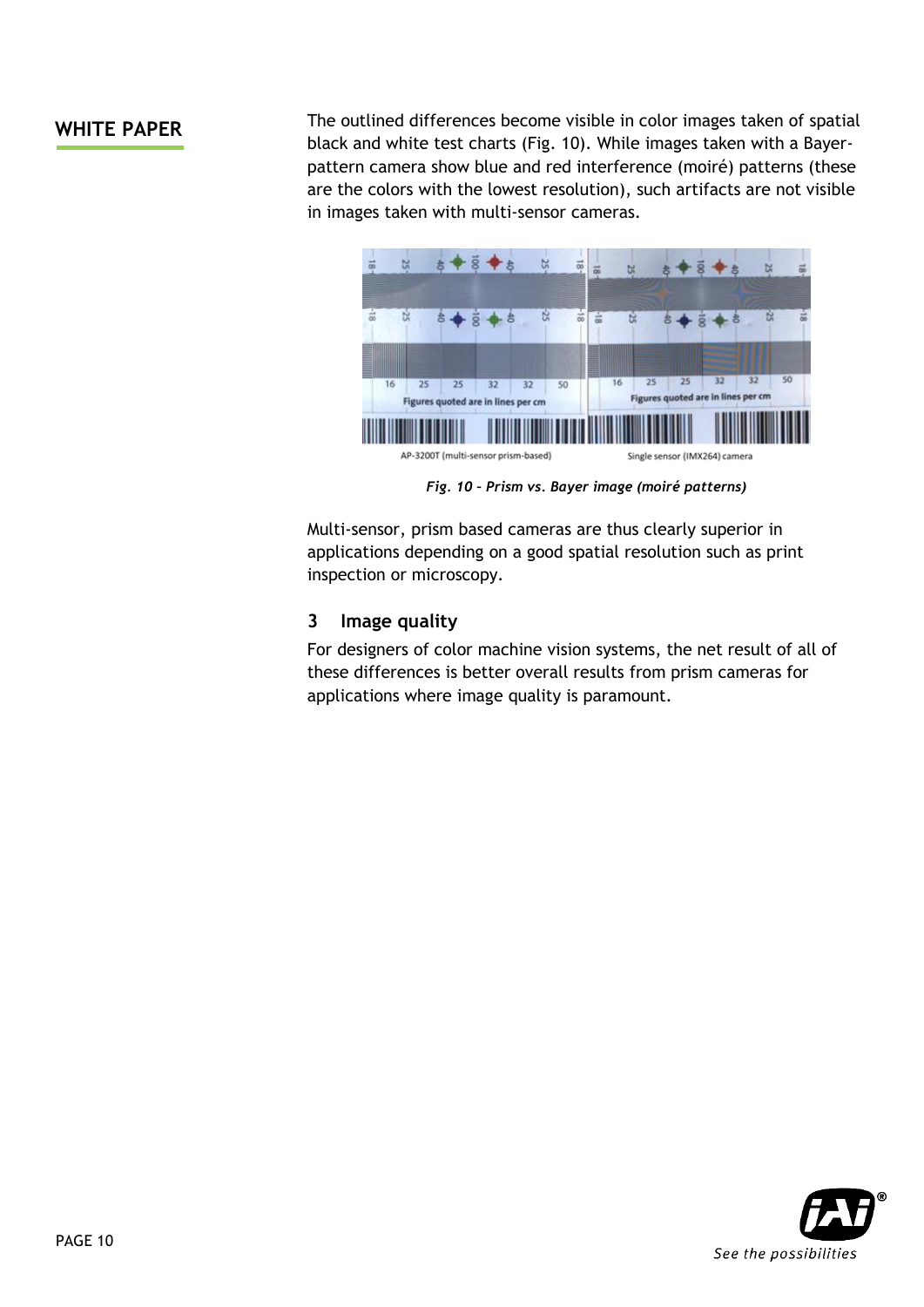

multi-sensor prism camera

RGB Bayer camera

*Fig. 11 – Image comparison of RGB multi-sensor prism-based camera and single sensor Bayer RGB camera*

The images in Fig. 11 are captured with a JAI AP-3200T-USB prism camera (left column) and a JAI GO-5100C-USB Bayer camera (right column). The superior image quality in terms of better color differentiation, vibrant hues, better contrast and good image depth is clearly visible in the left column images.

### **4 Other parameters for getting the best out of multi-sensor prism cameras**

### **4.1 Selecting the right lens**

Even though some of the standard machine vision lenses work well, special lenses are available to get the best image quality out of prismbased cameras. Multi-sensor cameras employ a prism which puts additional constraints on the lens design. Apart from the optical path being longer through the prism onto the sensors, the lens must fit well on the sensor format. If the image circle of the lens is smaller than the sensor, color shading would be a visible consequence. The visibility of

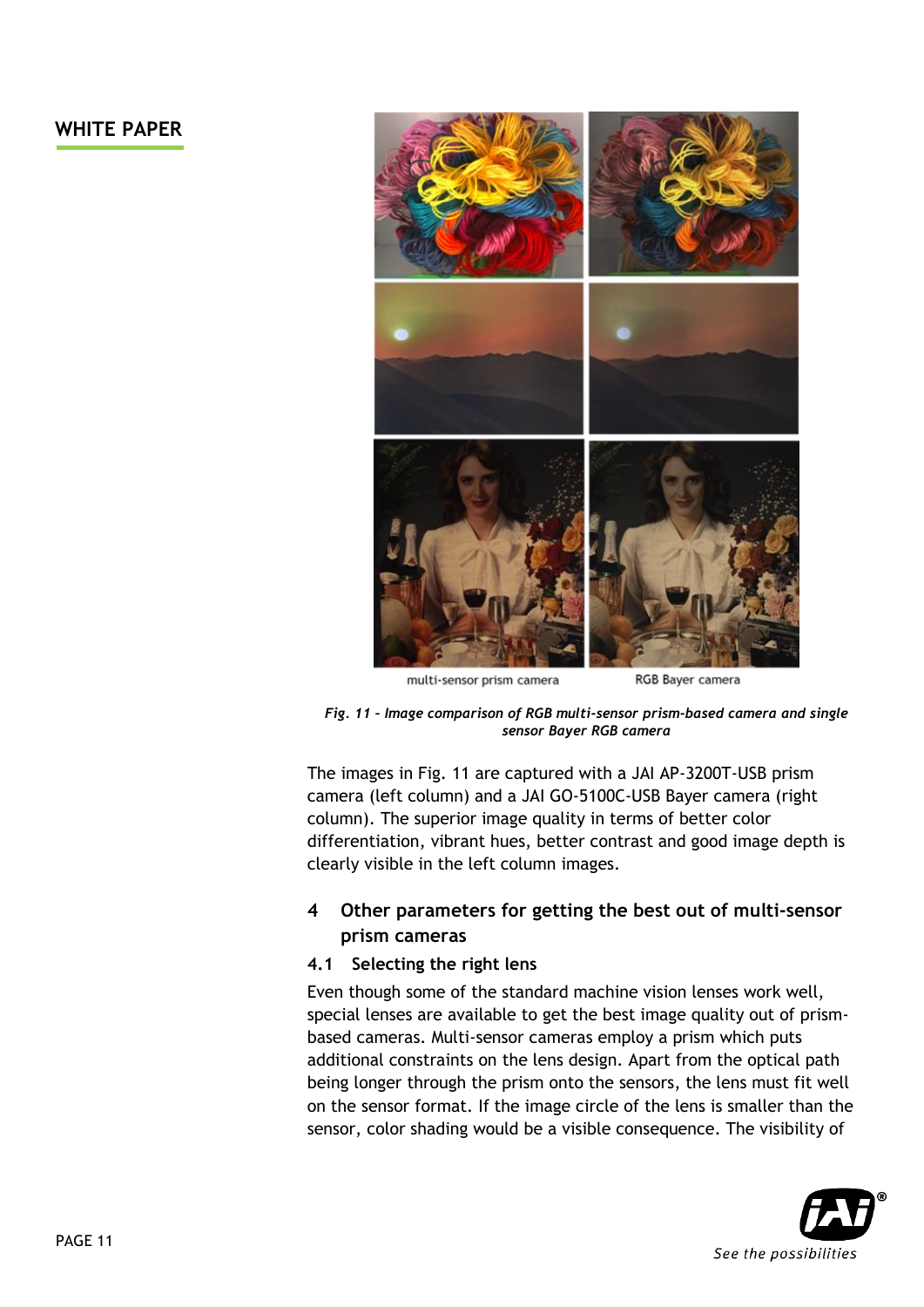**WHITE PAPER** the shading effect increases in prism cameras due to the dichroic coatings on the prism. It leads to difficulties in achieving the correct white balance. Lenses designed for multi-sensor prism cameras also have a larger exit pupil resulting in a smaller angle of light rays passing through the dichroic prism. Furthermore, they do not deteriorate drastically in MTF (modular transfer function) along the edges.

> There are several manufacturers of lenses for prism-based cameras on the market such as VS Technology, Kowa, Fujinon, Myutron, Goyo Optical, Azure and Blue Vision.

### **4.2 On-camera features**

As the leading provider of prism color cameras, JAI offers several additional functions on its prism cameras to further enhance image information according to the requirements of various applications. For example, color conversion algorithms help to convert normal RGB output into other three dimensional color spaces such as sRGB, Adobe RGB, HSI and CIEXYZ. The effects of a prism camera's superior image quality are also visible in the quality of these conversions. A color conversion based on Bayer RGB would be less precise than a conversion based on an RGB prism-based camera. Similar logic of precision in conversion applies to converting camera RGB into custom RGB based on color temperature presets and application specific look-up tables. Enhancer functions for colors and edges, pixel binning, shading correction based on ROI, automatic gain and shutter control, single and multi-ROI functions, and chunk data for each image are some of the additional features which could be used for getting the best out of prism-based cameras.

### **5 Conclusion and outlook**

The advantages of prism-based cameras over single sensor RGB Bayer cameras for machine vision applications are outlined in this paper. Furthermore, the advantages are aligned with parameters responsible for achieving superior image quality such as true color, high spatial resolution, lower spectral crosstalk and SNR, better contrast and color differentiation. The paper highlights the fact that no matter what degree of on-board image processing is used to repair Bayer RGB images, what matters is how the light signals are recorded onto the image sensor.

This paper covers the basics of prism technology for multi-sensor area scan cameras and is a part of a white paper series on prism technology. Apart from covering the fundamentals, the aim of this series is to share

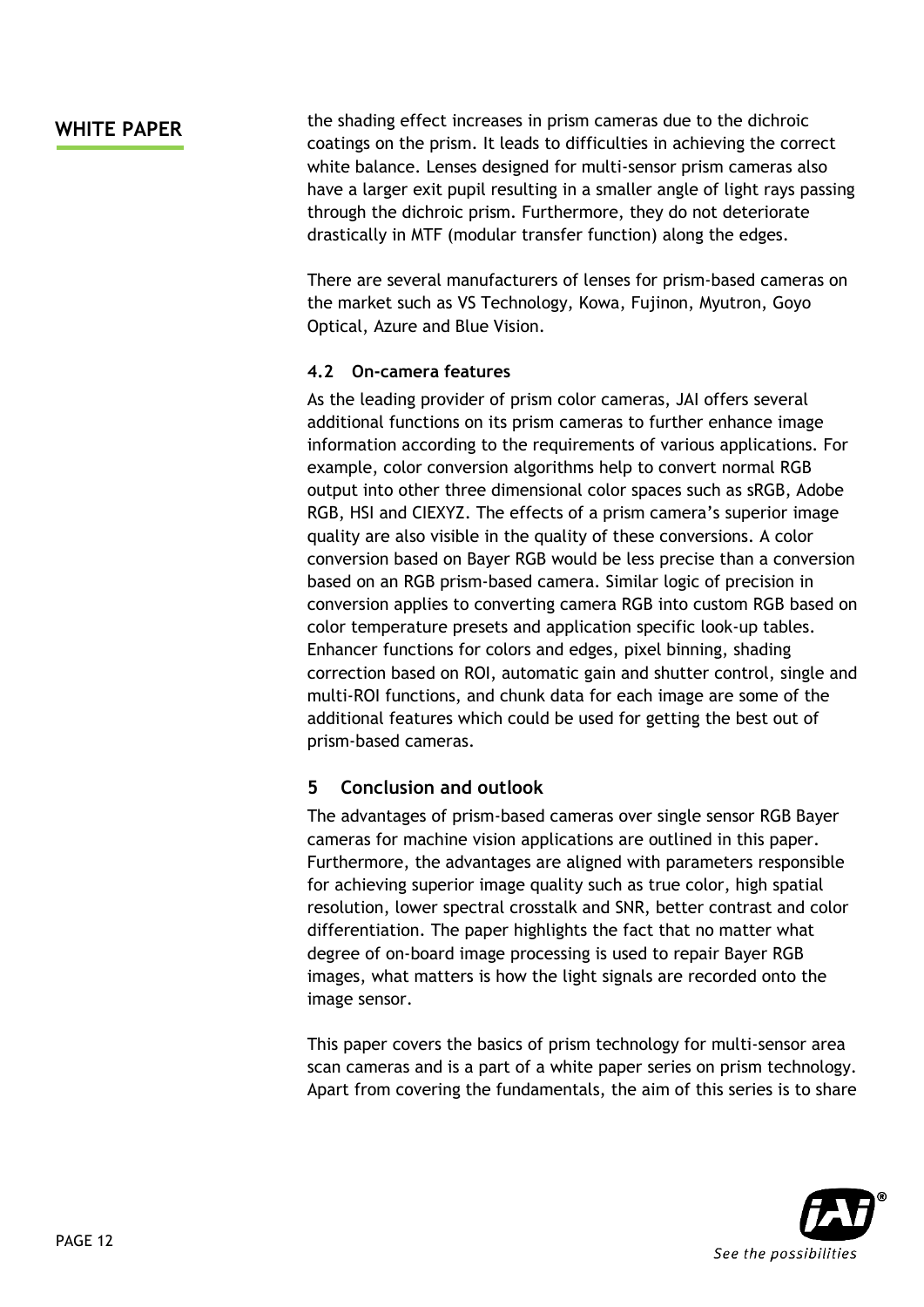**WHITE PAPER** knowledge on applications, metrology and how to use camera functionalities to extract the best out of multi-sensor prism based cameras.

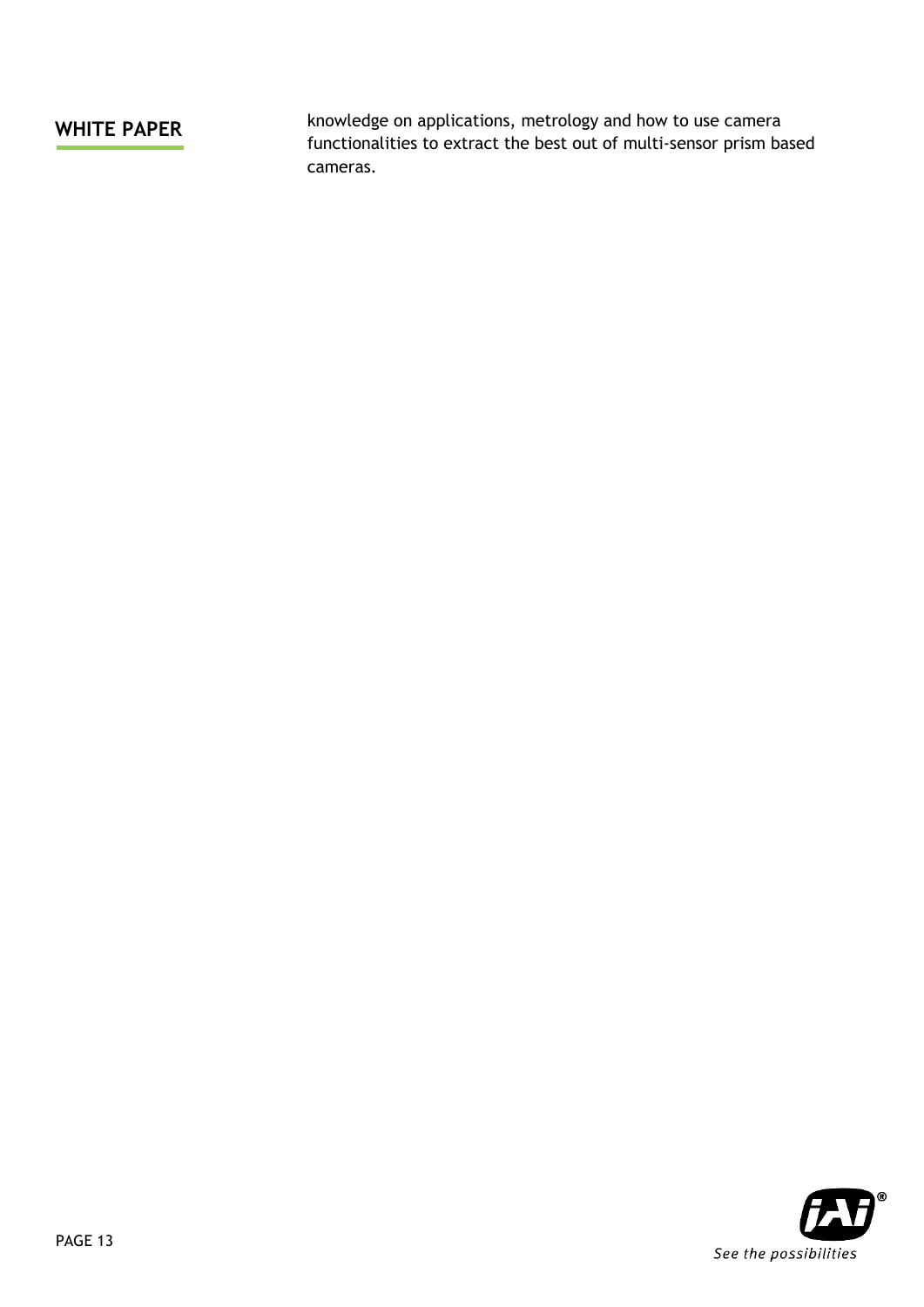### **WHITE PAPER About the authors**



Paritosh Prayagi

Global Product Manager – Line Scan Portfolio Product Manager - EMEA

Paritosh is a part of JAI product management team since April 2017. He studied print and media technology at Chemnitz University of Technology in Germany and specialized in multi-spectral camera systems for high speed applications. Having worked in previous positions within R&D for paper technology, camera development, application management for 3D & spectral cameras and sales he brings a broad perspective to the table.



Yizhe Wang

Global Product Manager – Area Scan Portfolio Product Manager - APAC

Yizhe joined the JAI product management team in August 2017. He studied Law at the Shanghai Institute of Foreign Trade and Commerce and later at the Waseda University in Japan and specialized in International Commerce and Law. He has worked extensively in sales of surveillance lenses with responsibility of Chinese and Japanese markets and later in product planning and global marketing for surveillance cameras.



Shuichi Shibui

Director, Global Marketing Product Management

Shuichi joined JAI in 2015. With over 20 years of experience in image sensors and semiconductors, he has held various positions with leading semiconductor and image sensor manufacturers. After getting a degree in electronics from Tokai University in Japan, Shuichi was responsible for launching several key image sensors in the market.